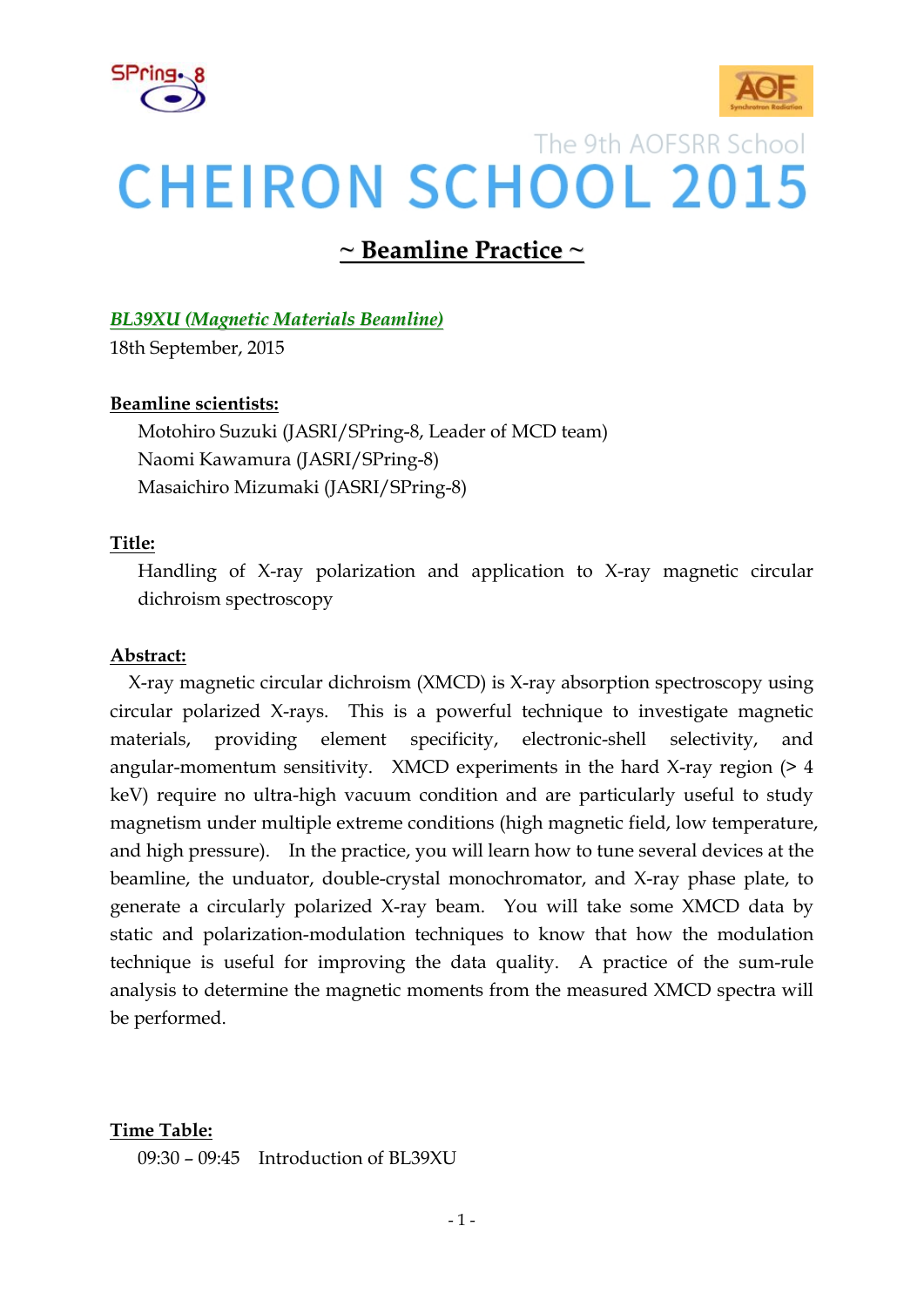- 09:45 11:45 Controlling beamline optics (measurement of undulator spectrum and polarization using a simple polarimeter)
- 11:45 13:00 Lunch
- 13:00 14:50 X-ray magnetic circular dichroism measurement
- 14:50 15:10 Rest
- 15:10 16:45 Sum-rule analysis
- 16:45 17:00 Summary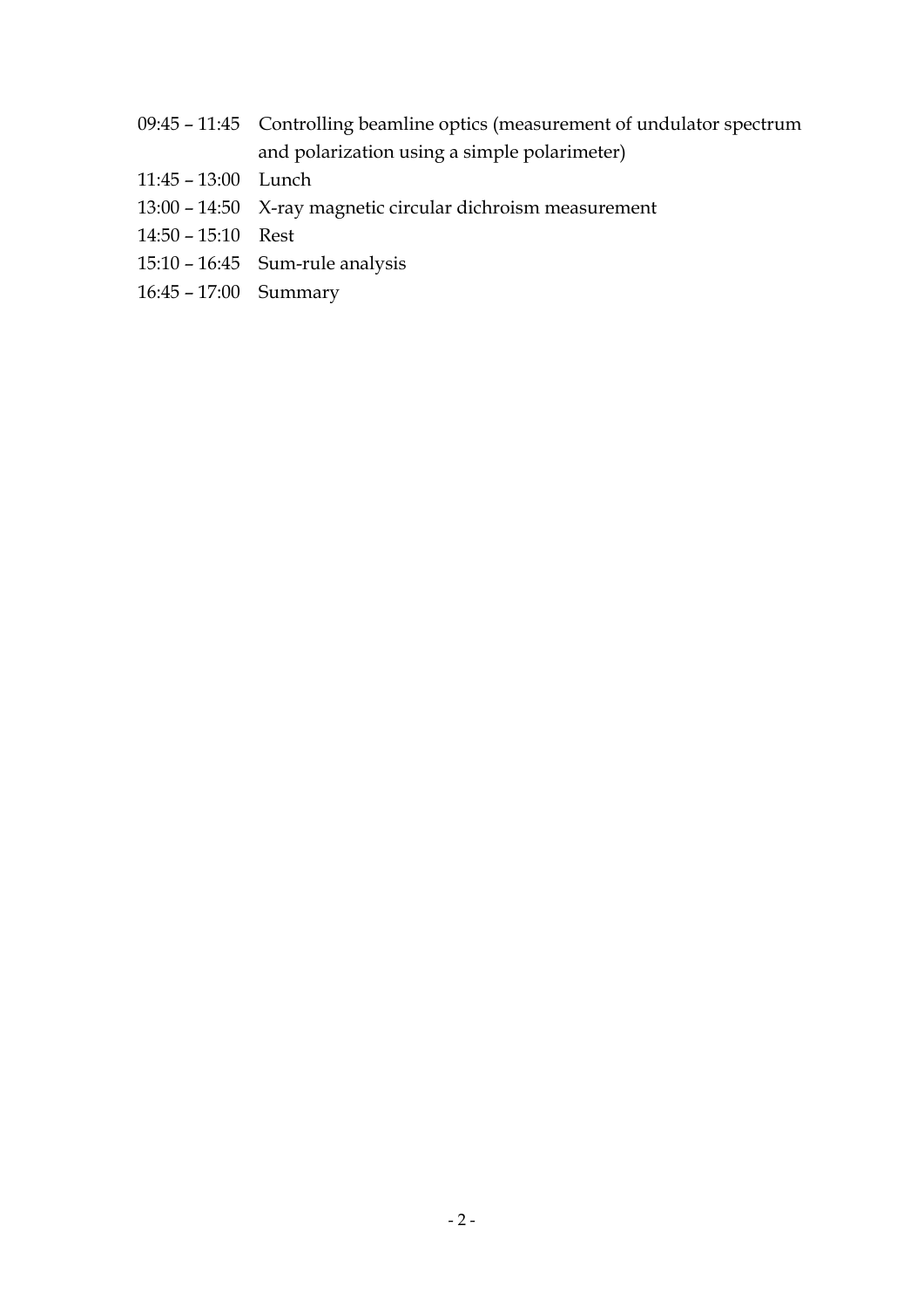### **Beamline:**

BL39XU is a hard X-ray beamline covering X-ray energy of  $5 - 37 \text{ keV}$ .[1,2] Main optical components consist of the undulator, double-crystal monochromator, X-ray phase retarder, and higher-harmonics reduction mirror. Layout of the components of BL39XU is shown in figure 1.



**Figure 1.** The layout of the optical components at BL39XU.

### **Undulator:**

 The light source of BL39XU is an in-vacuum undulator.[3] This undulator provides with extremely high-brilliance X-rays linearly polarized in the horizontal plane. The small X-ray source size and low divergence is perfectly compatible with X-ray diffractive phase retarder [4] for handling the polarization states. Table 1 summarizes the parameters of the undulator.

| Total length / Period / Number of period | $4.5 \text{ m} / 32 \text{ mm} / 140$                                              |
|------------------------------------------|------------------------------------------------------------------------------------|
| Minimum gap $/K_{\text{max}}$            | $8 \text{ mm } / 2.46$                                                             |
| Tunable energy range (1st, 3rd and 5th)  | $5 - 70 \text{ keV}$                                                               |
| Peak brilliance                          | $1.4 \times 10^{20}$ photons/s/mrad <sup>2</sup> /mm <sup>2</sup> /0.1%b.w./100 mA |
| Total power / Power density              | 11 kW ( $K = 2.3$ ) /470 kW/mrad <sup>2</sup>                                      |
| Polarization                             | Horizontal                                                                         |

**Table 1.** BL39XU undulator source parameters.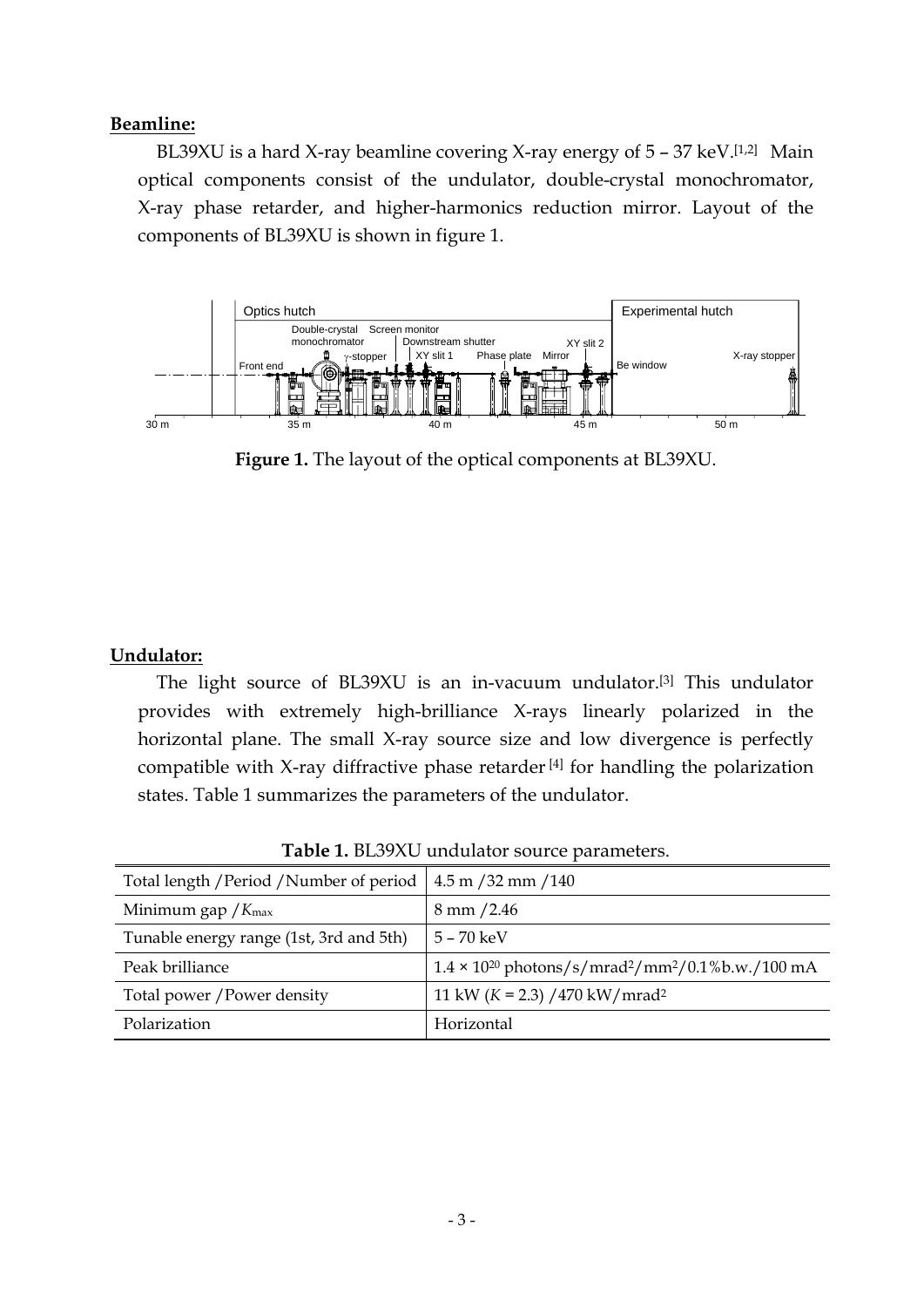*Let's calculate the 1st harmonic energy of the undulator !* 

Photon energy of the *n*th-harmonic undulator radiation is given by<sup>[5]</sup>

$$
E_n = 9.50nE_B^2 \left(\lambda_u \left(1 + \frac{K^2}{2}\right)\right)^{-1} \text{ (eV)},
$$

where,

 $K = 93.37B<sub>n</sub> \lambda_n$ 

is a dimensionless parameter, called "deflection parameter" or "K value".

Parameters for the BL39XU undulator are:

(a)  $B_p = 0.820$  (T) for ID gap = 8 mm

(b)  $B_p = 0.013$  (T) for ID gap = 50 mm.

Please calculate the *K* value and the energy of the first harmonic *E*1 for the cases (a) and (b) using values of the beam energy of the storage ring,  $E_B = 8$ (GeV) and periodic length of the undulator,  $\lambda_u = 0.032$  m.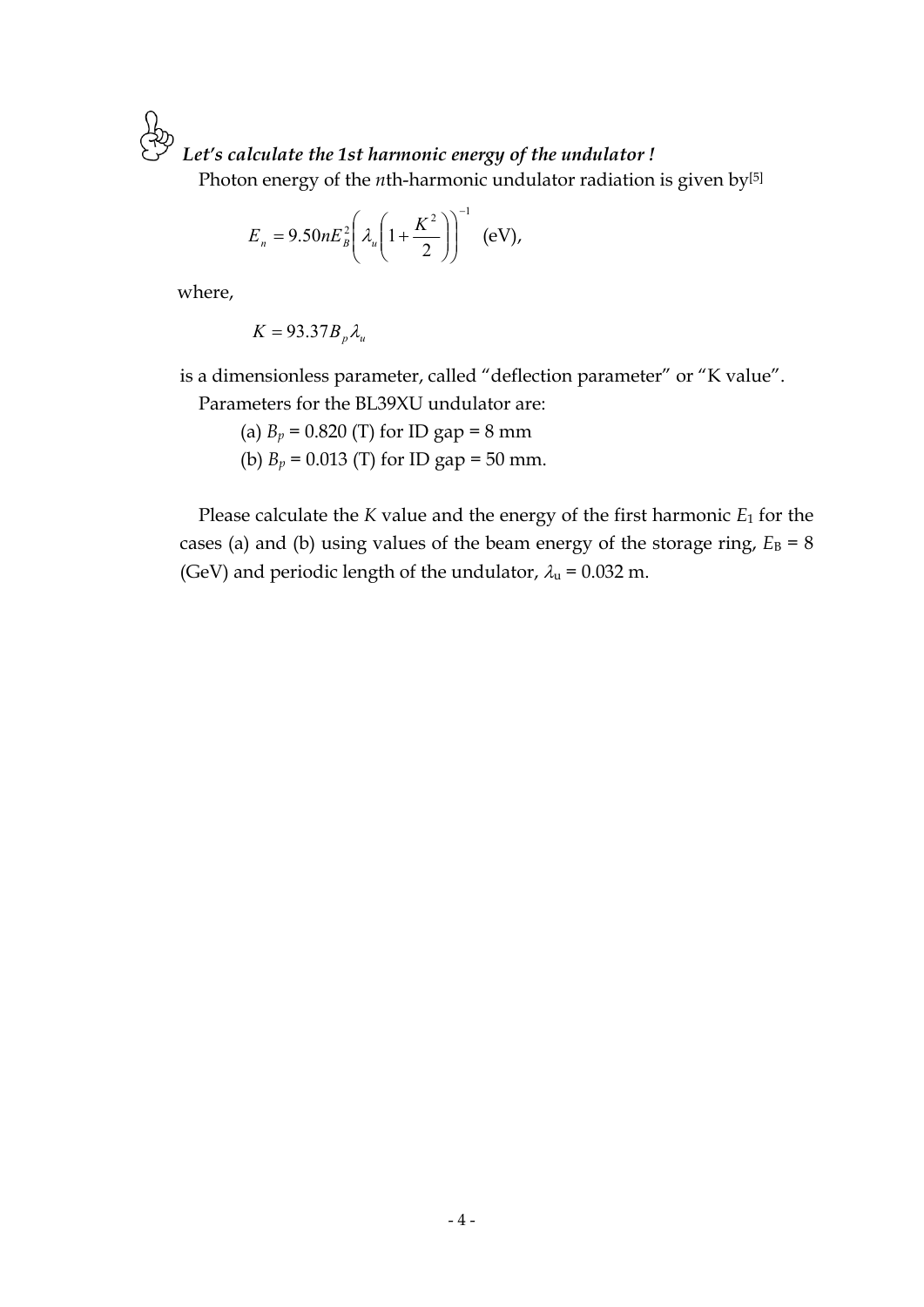# *Let's measure the undulator spectra !*

The undulator spectrum depends on the gap value (also, the *K* parameter). The energy of the maximum intensity (peak energy) is changeable by changing the gap value. Here, we investigate the relationship between the gap value *G* (mm) and peak energy *E* (keV).

| Gap value: G (mm) | Peak energy: E (keV) |  |  |
|-------------------|----------------------|--|--|
| 10                |                      |  |  |
| 15                |                      |  |  |
| 18                |                      |  |  |
| 20                |                      |  |  |
| 25                |                      |  |  |
| 30                |                      |  |  |

The relation of the peak energy *E* (keV) and the gap value *G* (mm) can be approximated by

$$
G = -\xi \ln \left[ \frac{2}{K_0^2} \left( \frac{E_{GFO}}{E} - 1 \right) \right],
$$
\n(1)

where  $\xi$ ,  $K_0$  and  $E$ <sub>GFO</sub> are the parameters dependent on the characteristics of the undulator (period and strength of the magnets) and the electron beam energy of the storage ring. We determine these parameters by a least-square fitting of our result.

$$
\xi \text{ (mm)} =
$$
\n
$$
K_0 =
$$
\n
$$
E_{\text{GFO}} \text{ (keV)} =
$$

In SPring-8 users are allowed to change the undulator gap anytime, without giving any influence of the stored electron beam (independent tuning of undulator). At BL39XU the undulator gap is tuned to follow the X-ray energy determined by the monochromator at each energy point while a spectral scan. As a result, very smooth incident X-ray (*I*0) spectrum is obtainable as if using a white source. This feature is important to record an EXAFS or XMCD spectrum in a wide energy range.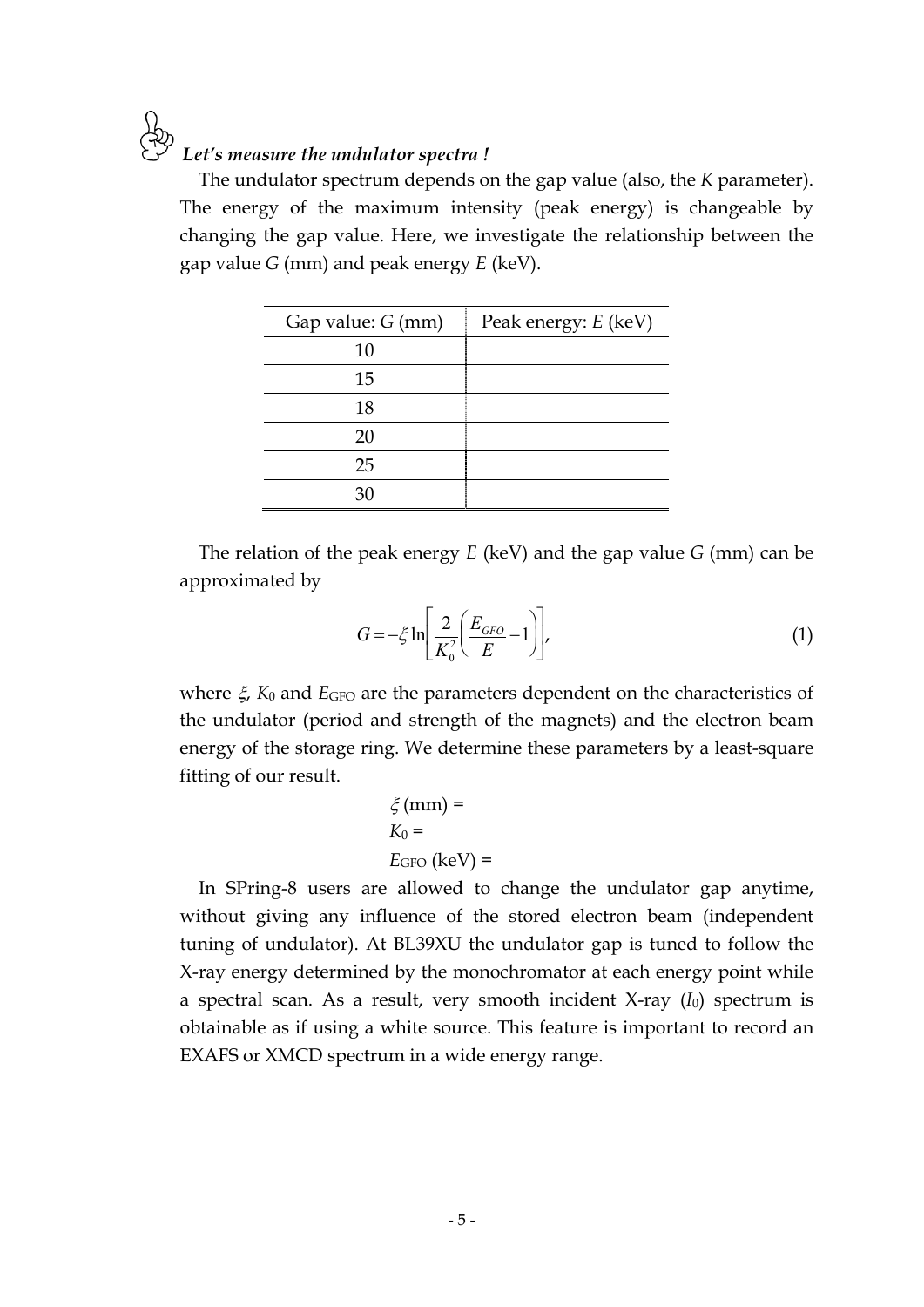த் *Let's derive the relation between ID gap and photon energy (equation (1)) !*  The photon energy of the *n*th harmonic is described by the equation<sup>[5]</sup>

$$
E_n = 9.50nE_B^2 \left(\lambda_u \left(1 + \frac{K^2}{2}\right)\right)^{-1} \text{ (eV)}.
$$

The dependence of the *K* value on the ID gap *G* can be approximated by  $K = K_0 \exp(-c \cdot G)$ .

Please derive Eq. (1) from these equations above.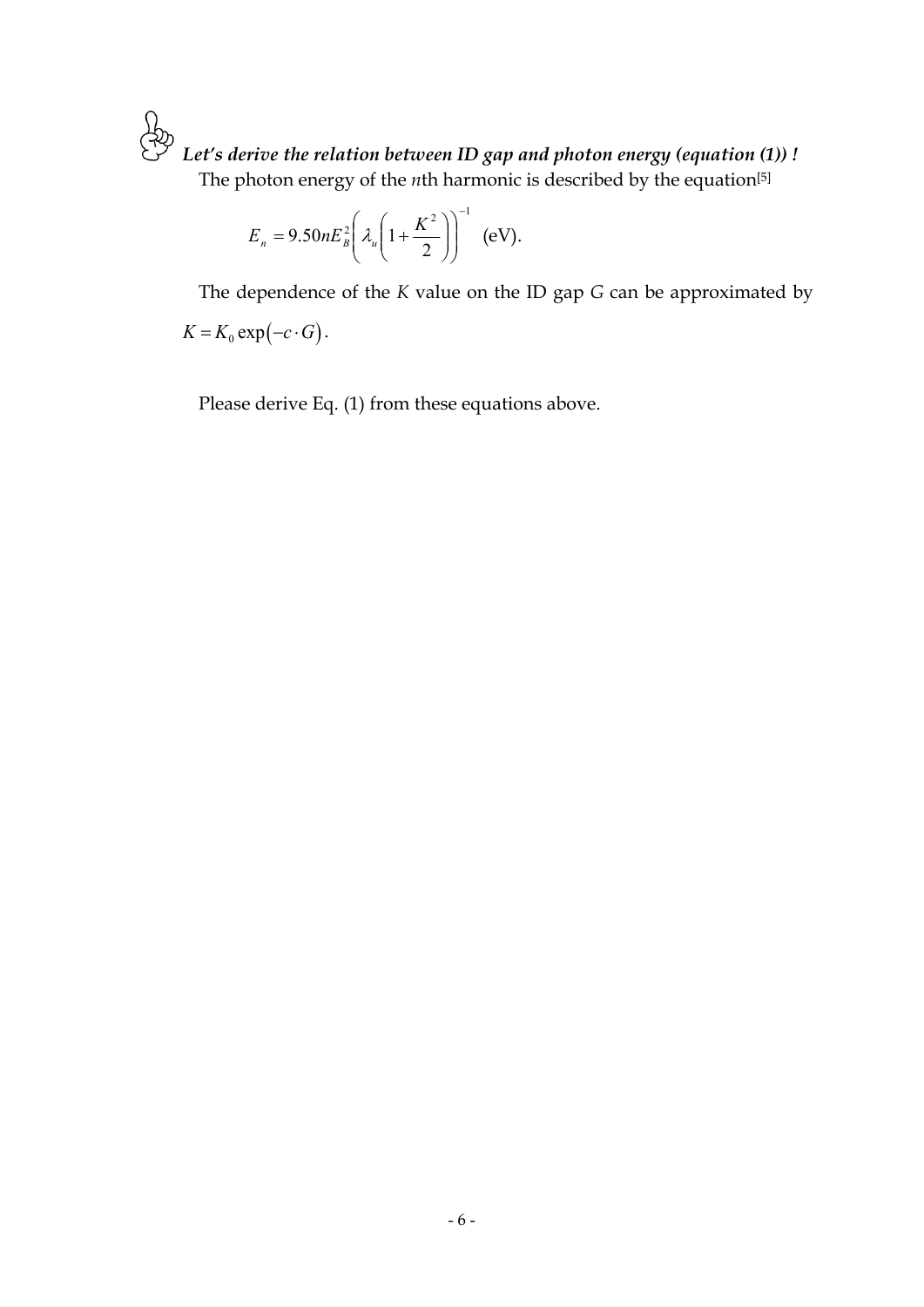*Put a graph of the undulator spectrum.* 

*Put a graph of the relation between G (mm) and E (keV).*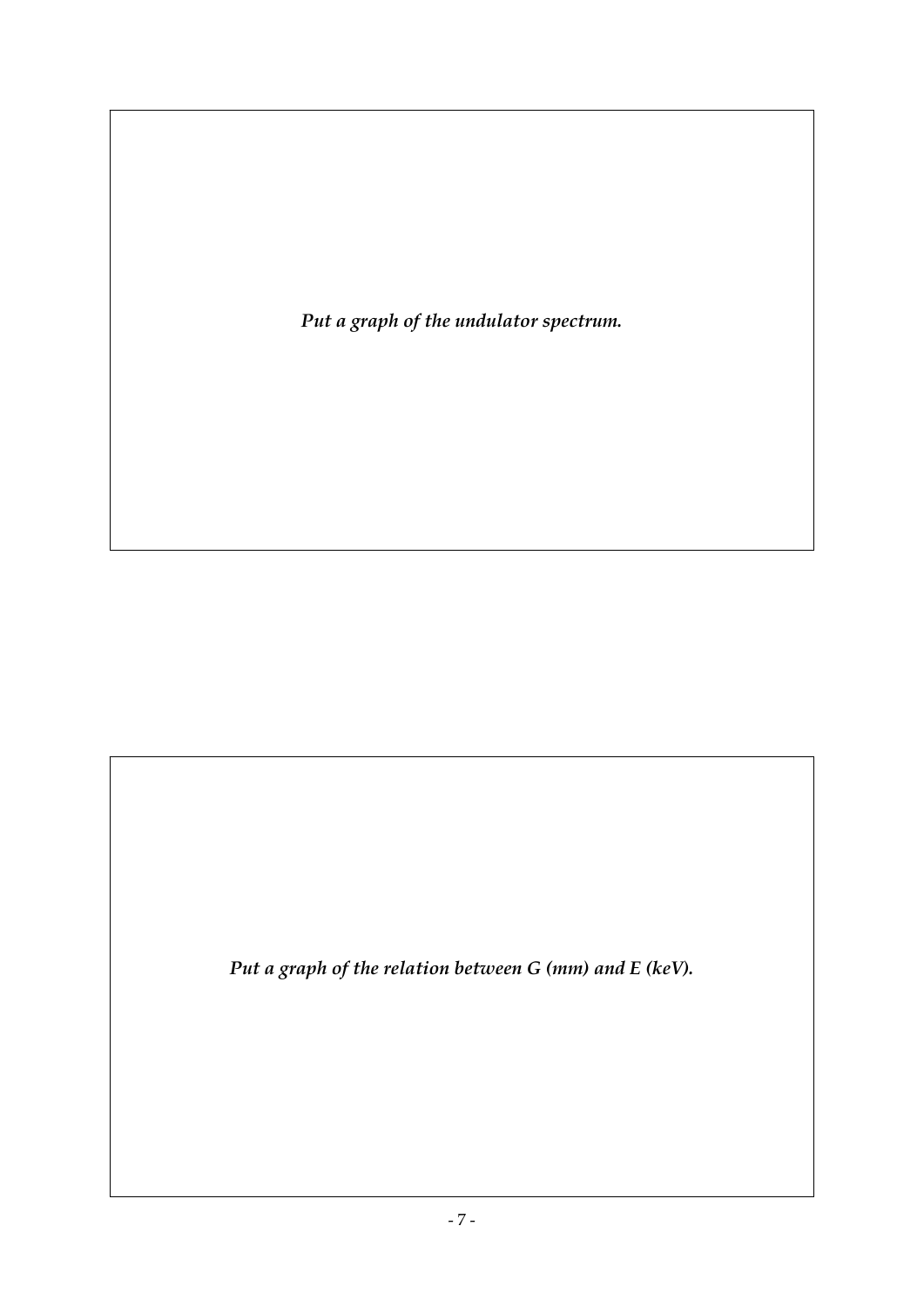#### **X-ray phase retarder (XPR):**

The diamond X-ray phase retarder (XPR) provides us with a freedom of the X-ray polarization: the XPR is used to convert horizontal linear polarization of the source into either circular, vertical, or elliptical polarization.[4] At BL39XU a high rate of circular polarization of  $P_C$  > 0.9 is achieved over the wide energy range of 5–16 keV with the use of synthetic diamond crystals of appropriate thicknesses.

# *Let's change the X-ray polarization !*

An XPR can generate a phase-retardation between  $\sigma$  and  $\pi$  polarization components of the incident X-ray. Polarization states are controllable by changing the offset angle  $\Delta\theta$  (crystal angle measured from the Bragg condition). The offset angle  $\Delta\theta$  for circular ( $\pm \pi/2$  retardation) or vertical polarization ( $\pm \pi$  retardation) depends on the X-ray energy (wavelength), the thickness of the XPR crystal, and the reflection plane; the phase retardation  $\delta$  generated by an XPR is given by [4]

$$
\delta = -\frac{\pi}{2} \left[ \frac{r_e^2 \text{ Re}(F_h F_{\overline{h}})}{\pi^2 V^2} \cdot \frac{\lambda^3 \sin 2\theta_B}{\Delta \theta} \right] t,
$$
 (2)

where,

\* Classical electron radius  $r_e$  = 2.8179  $\times$  10<sup>-15</sup> (m)

\* Crystal structure factor Re(*F*h*F*h) = 255.648121

(for diamond 220 reflection)

\* Unit cell volume  $V = 45.385 \; (\AA)$  (for diamond crystal).

 $\theta_B$  represents the Bragg angle, and  $t$  the path length of X-rays in the crystal. When  $\delta = \pm \pi/2$  ( $\pm \pi$ ) circularly (vertically) polarized X-rays are generated.

X-ray polarization state can be determined using a simple polarimeter, which consists of a Kapton scatter and two scintillation counters as shown in figure 2. When non-polarization component is negligible, the degree of linear polarization is determined by

$$
P_L = \frac{I_y - I_x}{I_y + I_x},
$$
\n(3)

where, *I<sub>y</sub>* and *I<sub>x</sub>* represent X-ray intensities scattered vertically and horizontally, respectively. In this case,  $P_L = 1$ , 0, and -1 means horizontally linear, circularly, and vertically linear polarization, respectively.

Here, we measure *P*<sub>L</sub> at several X-ray energies using the simple polarimeter. Moreover, we determine the condition of generating circularly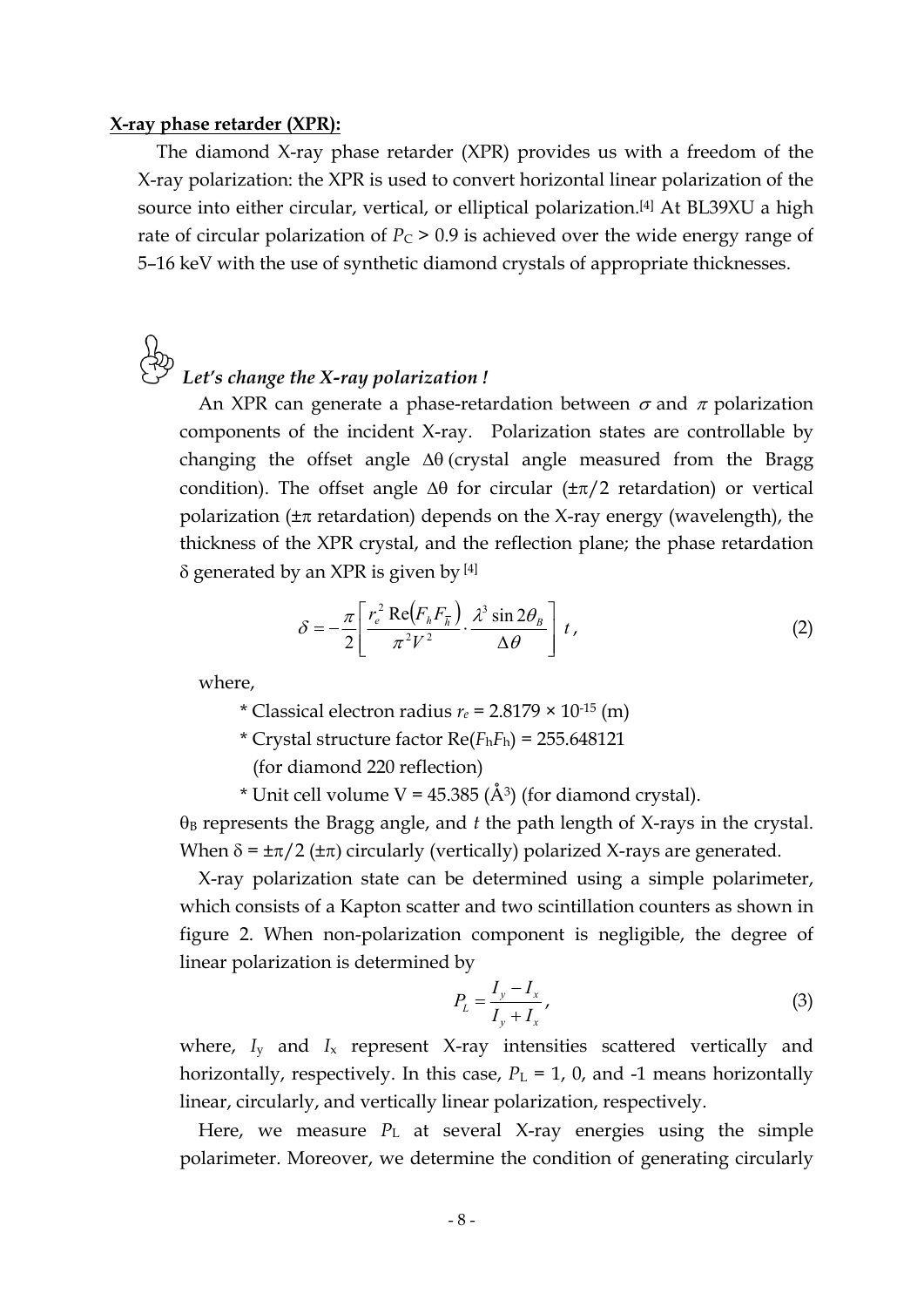| Thickness of a diamond XPR: $t_0$ (mm) = |                           |                                      |  |  |  |
|------------------------------------------|---------------------------|--------------------------------------|--|--|--|
| $E$ (keV)                                | $\Delta\theta_C$ (arcsec) | $\Delta\theta$ <sub>V</sub> (arcsec) |  |  |  |
| 10.0                                     |                           |                                      |  |  |  |
| 11.6                                     |                           |                                      |  |  |  |
| 13.3                                     |                           |                                      |  |  |  |

and vertically polarized X-rays by analyzing our result.



**Figure 2.** Configuration of the simple polarimeter system.

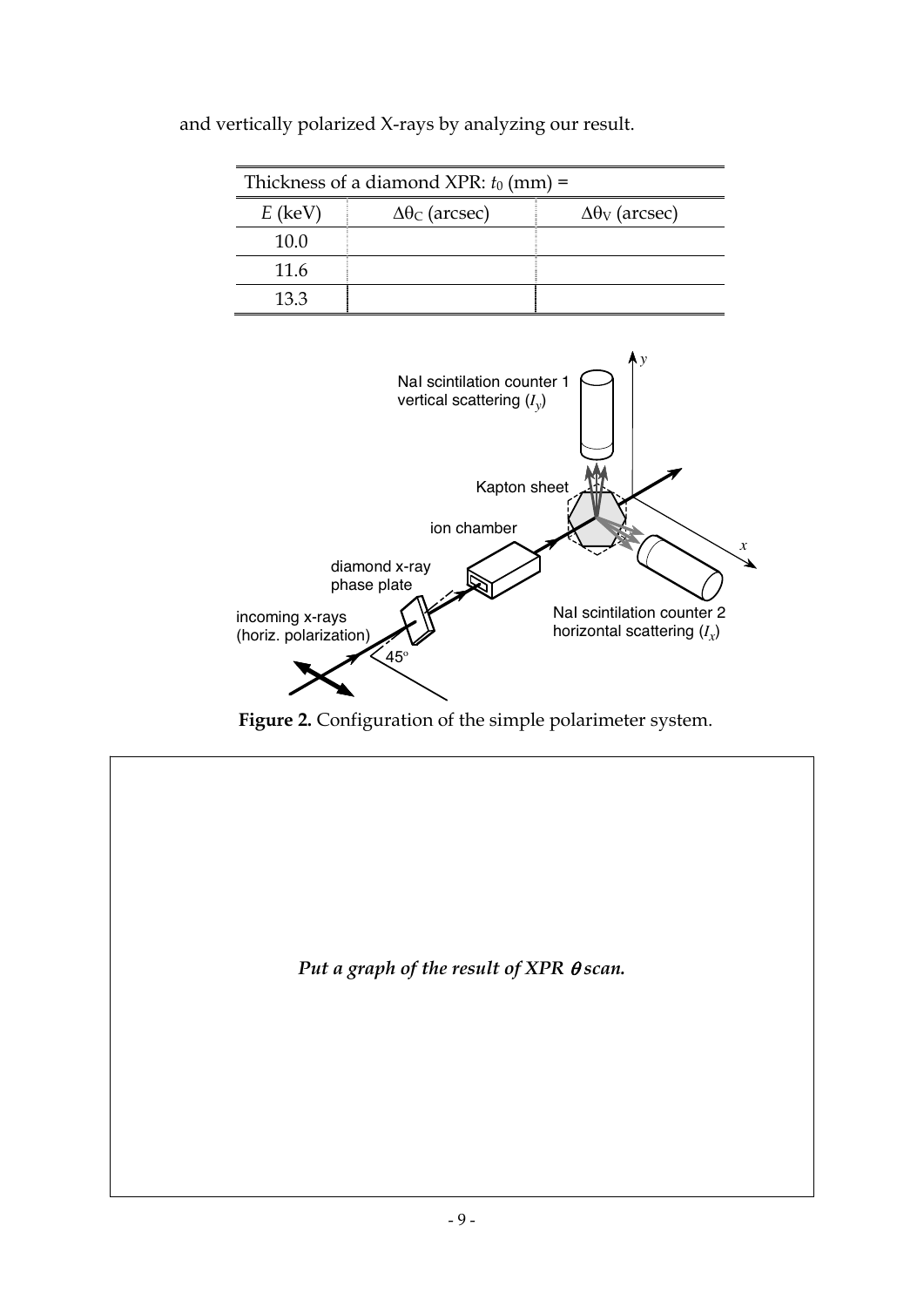Let's calculate the optimum offset angles for vertical and circular *polarizations !* 

Again, the phase shift  $\delta$  at the offset angle  $\Delta\theta$  is described by the following equation

$$
\delta = -\frac{\pi}{2} \left[ \frac{r_e^2 \text{ Re}(F_h F_{\overline{h}})}{\pi^2 V^2} \cdot \frac{\lambda^3 \sin 2\theta_B}{\Delta \theta} \right] t \tag{2}.
$$

Basic parameters are shown as follows:

- \* Classical electron radius  $r_e$  = 2.8179  $\times$  10<sup>-15</sup> (m)
- \* Crystal structure factor Re(*F*h*F*h) = 255.648121

(for diamond 220 reflection)

\* Unit cell volume  $V = 45.385$  (Å<sup>3</sup>) (for diamond crystal)

(a) Please confirm that the following equation can be derived from Eq. (2)':

$$
\Delta\theta = -\frac{\pi}{2} \cdot \frac{1}{\delta} \cdot \lambda^3 \sin 2\theta_B \cdot t \times (9.985489 \times 10^{28})
$$
 (2)

(Be careful about unit system !)

(b) Please calculate the offset angles  $\Delta\theta_C$  and  $\Delta\theta_V$  at which vertical ( $\delta = \pi$ ) and circular ( $\delta = \pi/2$ ) polarizations are respectively generated, for X-ray energies of 6.5, 7.5, and 8.5 keV.

| Thickness of a diamond XPR: $t_0$ (mm) = |                           |                                      |  |  |  |
|------------------------------------------|---------------------------|--------------------------------------|--|--|--|
| $E$ (keV)                                | $\Delta\theta_C$ (arcsec) | $\Delta\theta$ <sub>V</sub> (arcsec) |  |  |  |
| 10.0                                     |                           |                                      |  |  |  |
| 11.6                                     |                           |                                      |  |  |  |
| 13.3                                     |                           |                                      |  |  |  |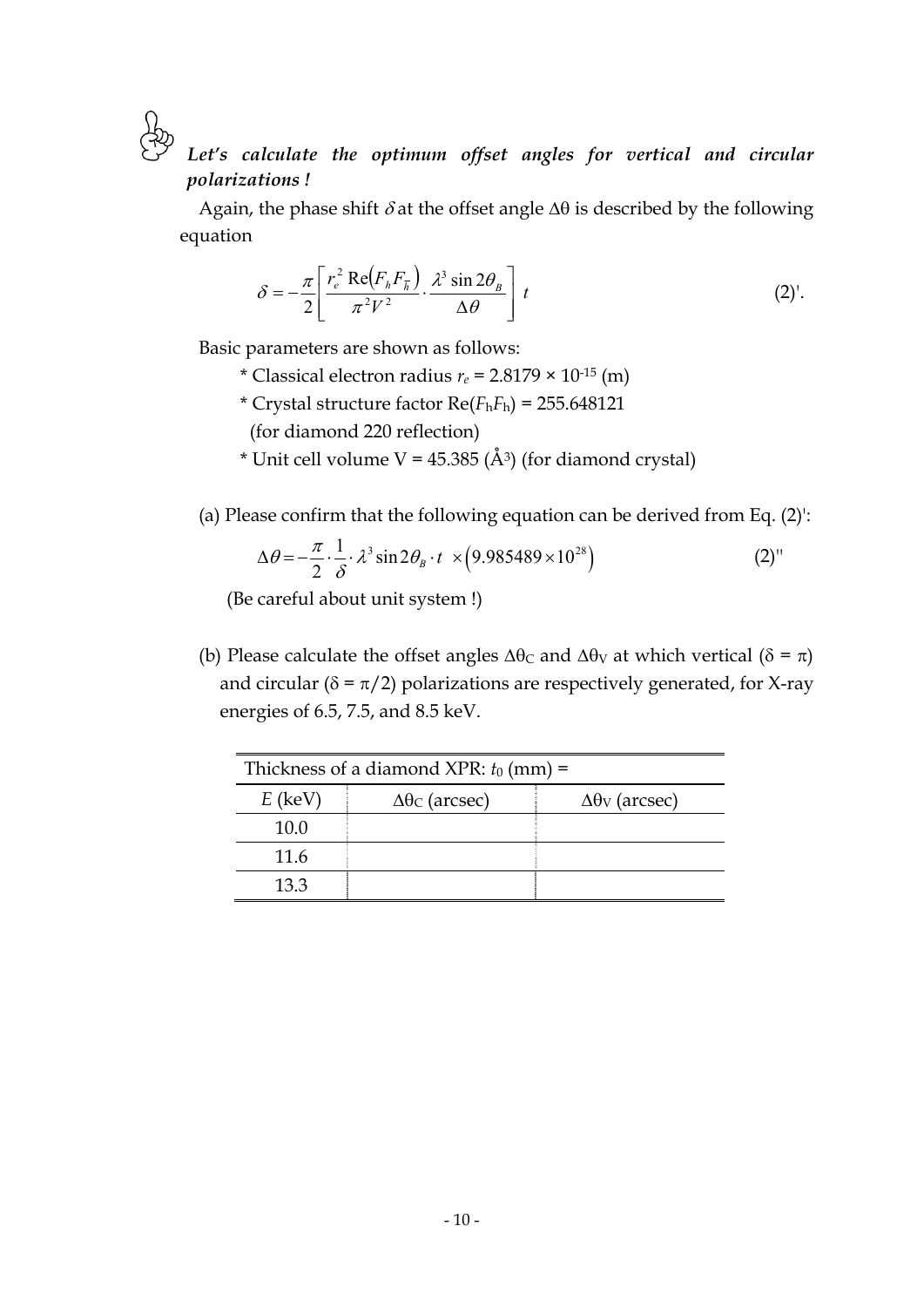*Let's derive the relation between the optimum offset angle and photon energy !* 

Please derive the relation between the offset angle  $\Delta\theta$  allowing vertical or circular polarization and photon energy *E*, from Eq. (2).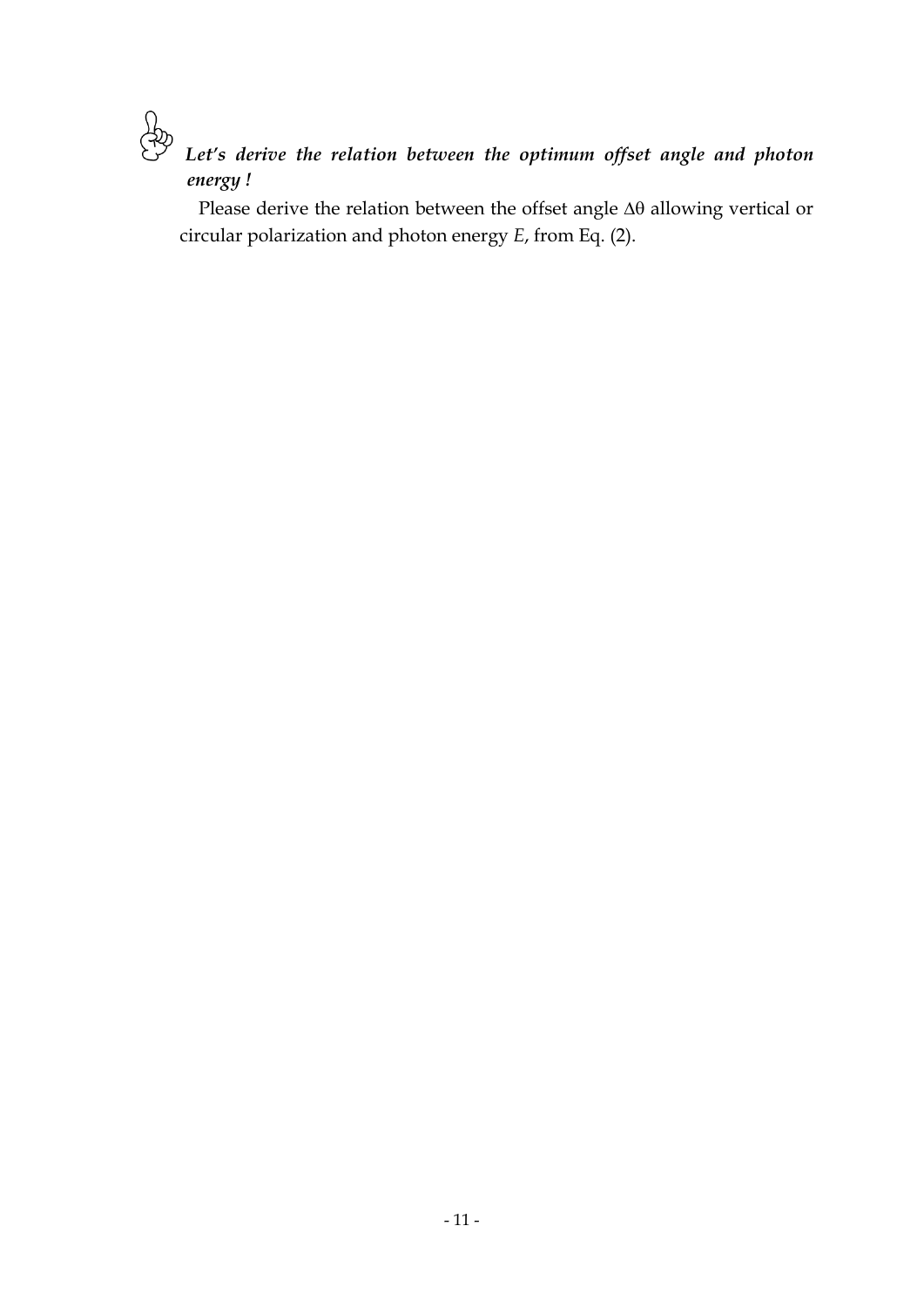### **X-ray magnetic circular dichroism (XMCD):**

X-ray magnetic circular dichroism (XMCD) is defined as a difference in the X-ray absorption coefficients of the sample between for right- and left-circularly polarized X-rays. XMCD is a powerful tool to study the electronic and magnetic states of the ferromagnetic materials.<sup>[6, 7]</sup> In particular, its element-specific feature provides us with detailed information for the magnetic properties.[8]

 The XMCD spectrometer consists of the magnet and X-ray detectors. The electromagnet and superconducting magnet are available at BL39XU. In XMCD measurement in the transmission mode, two ionization chambers are placed before and after the sample to monitor the incident (*I*0) and transmitted (*I*) X-ray intensities. In the fluorescence mode, a Si drift detector (SDD) is usually used to monitor the fluorescence X-ray intensity from the sample, instead of the *I*  ionization chamber. An XMCD spectrum is obtained from the X-ray absorption coefficients measured for both X-ray helicities at each energy point.



**Figure 3.** The XMCD spectrometer using the electromagnet.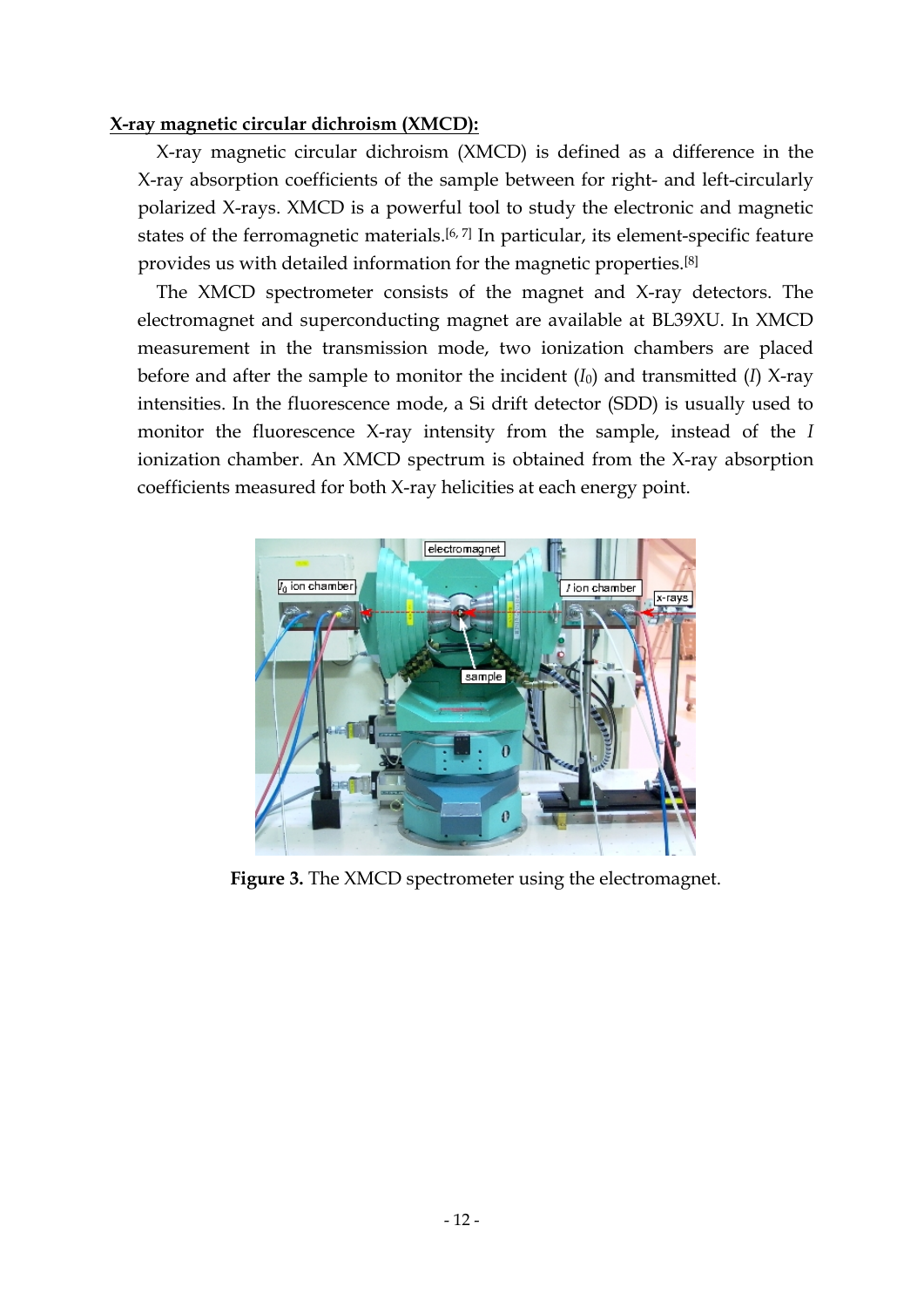### *Let's measure the XMCD spectrum !*

Here, we measure XMCD spectra in MnPt<sub>3</sub> and CoPt<sub>3</sub> alloys using a helicity-reversal (static) method. If the sample shape is lump or foil, you must pay attention to the direction of the magnetic field applied so as to avoid the demagnetizing effect; magnetic field should be applied in plane for a foil sample. For fine powder samples, it does not matter which direction magnetic field is applied. The XMCD spectra are measured by the transmission-mode using two ionization chambers.

### **Measurement condition**

 Applied magnetic field: *H* (T)= Sample: Sample thickness:  $t$  ( $\mu$ m) = Gain of current amplifier:  $I_0 \otimes 10$  /  $I_1 \otimes 10$ Energy range:  $E$  (keV) = Flipping times / Counting time:  $\frac{1}{2}$  sec

*Put a graph of the XMCD spectrum measured by helicity-reversal method.*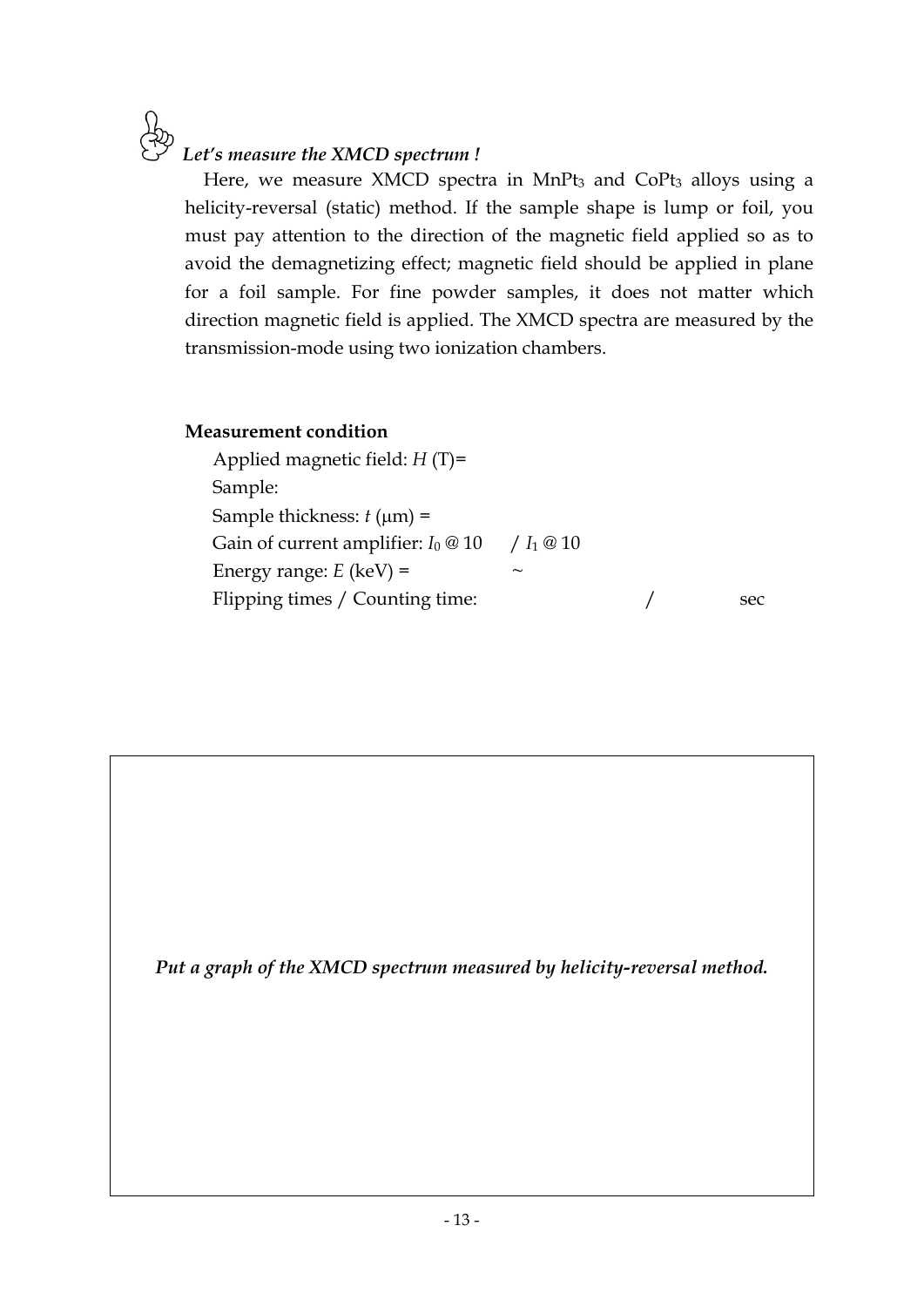### **Helicity-modulation XMCD measurement:**

 To improve the accuracy of XMCD measurement, the helicity-modulation technique [9] was developed. This technique allows a detection of dichroic signals of the order of 0.01% with a good signal-to-noise ratio. Extremely high-quality XMCD spectra are obtainable in a short acquisition time.

 The helicity-modulation technique requires a combination of fast switching of the X-ray helicity and a phase-sensitive (lock-in) detection system. Block diagram of the helicity-modulation technique is shown in figure 4.



**Figure 4.** The block diagram of the helicity-modulation technique.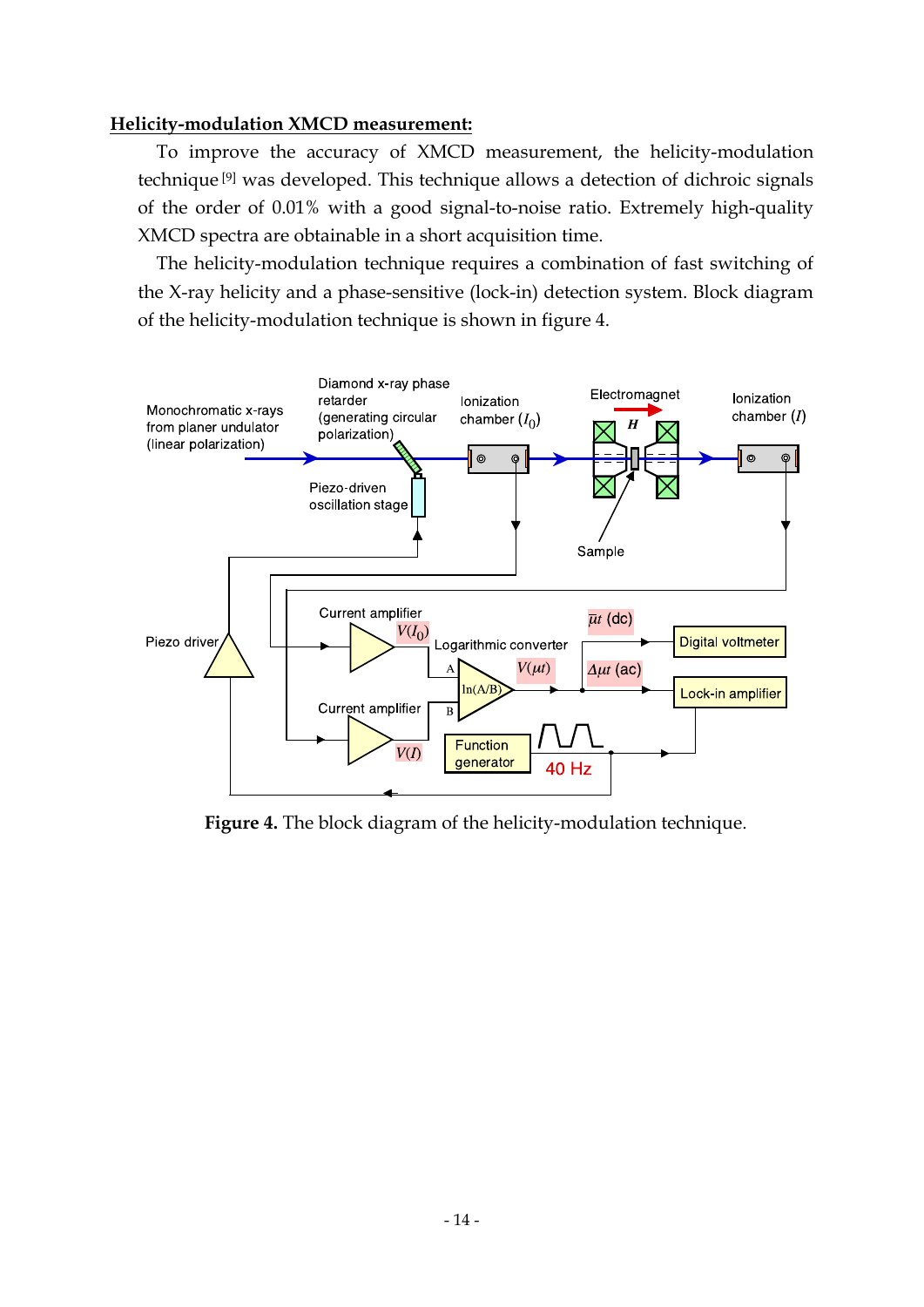*Let's experience the helicity-modulation technique !* 

Here, we record an XMCD spectrum of the same MnPt<sub>3</sub> and CoPt<sub>3</sub> alloys using the helicity-modulation method in the same condition of the helicity-reversal method. Then we compare the obtained spectra using the different methods, with respect to the statistic accuracy, signal-to-noise ratio, and the acquisition time.

### **Measurement condition**

 Applied magnetic field: *H* (T)= Sample: Sample thickness:  $t$  ( $\mu$ m) = Gain of current amplifier:  $I_0 \otimes 10$  /  $I_1 \otimes 10$ Energy range:  $E$  (keV) = Modulation frequency:  $f(Hz) =$ Accumulation times:

*Put a graph of the XMCD spectrum measured by helicity-modulation method.*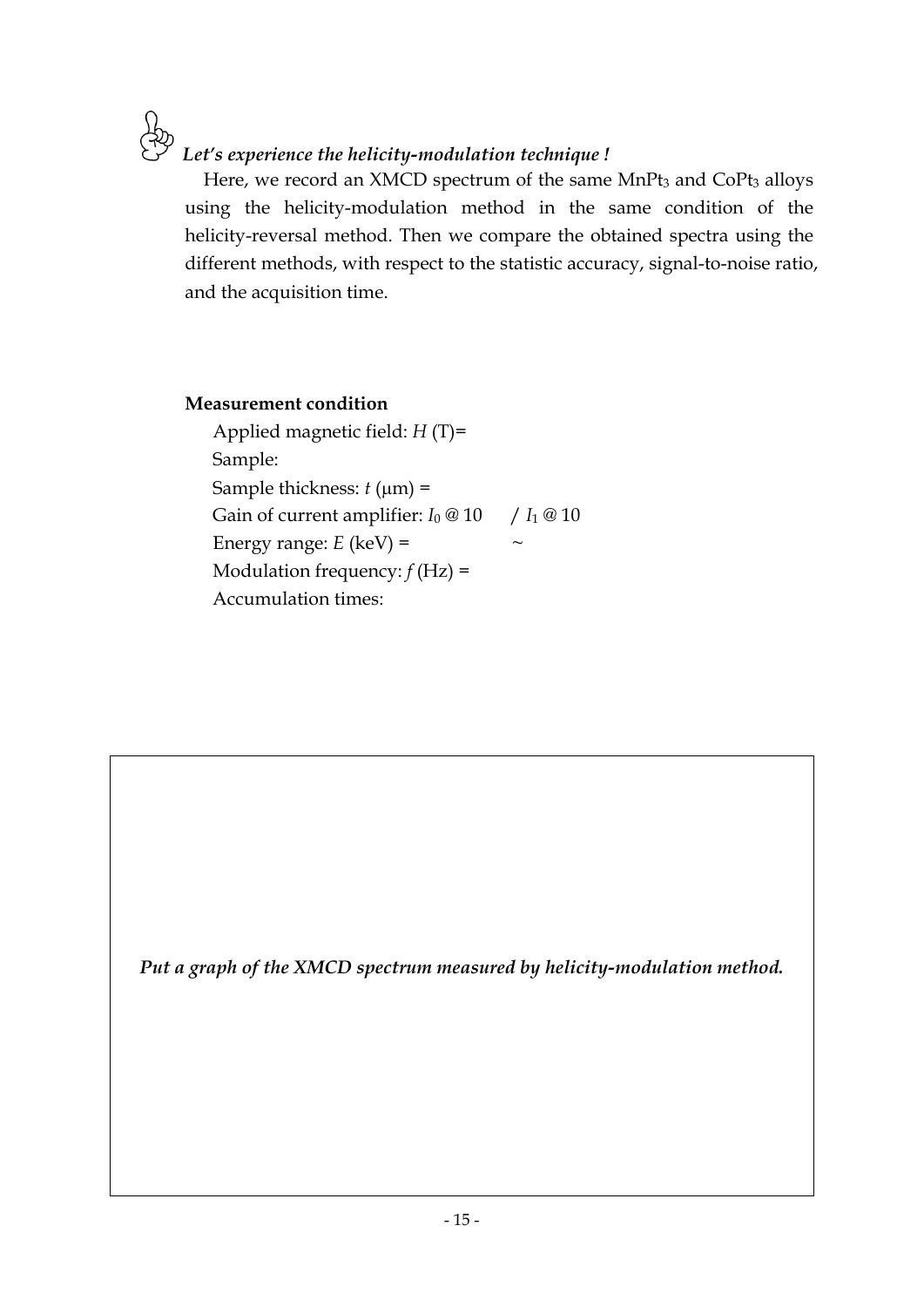### **Origin of XMCD effects:**

The origin of XMCD effects is explained using a simple model for optical transitions from the 2*p* core levels to the *nd* valence states, which corresponds to the X-ray absorption at the *L*2 and *L*3 edges in 3*d*, 4*d*, and 5*d* transition metals. The 2*p* core levels have a large spin-orbit interaction (~10 eV for 3*d*, ~100 eV for 4*d*, and  $\sim$ 1 keV for 5*d* transition metals) and the core hole states are split into the  $2p_{1/2}$ (*L*2 edge) and 2*p*3/2 (*L*3 edge) levels. The *nd* valence states are assumed to split into the majority and minority spin bands due to the exchange interaction, and in the following, we assume for simplicity that the majority band is fully occupied and the minority band is partially filled (i.e. there are some empty states above the Fermi energy).

Photoabsorption process basically originates from the electric dipole (E1) transition. In this case, the orbital angular momentum between the initial and final states changes by  $\Delta l = l' - l = \pm 1$ , and the spin angular momentum *s* and its magnetic quantum number  $m_s$  are conserved ( $\Delta s = s' - s = 0$ ,  $\Delta m_s = m_s' - m_s = 0$ ) according to the selection rules. When circular polarized X-rays with the photon helicity of  $\sigma = \pm \hbar$  enters a magnetic material along the direction parallel to the magnetization, the magnetic orbital quantum number changes by  $\Delta m_l = m_l' - m_l =$ ±1. The relative transition probabilities for the 2*p*→*nd* transitions can be calculated using the Clebsh-Gordan coefficients as shown in figure 5 (transition probabilities are proportional to square of the Clebsh-Gordan coefficients). According to the Fermi's golden rule, the relative transition intensity is proportional to the product of the transition probability and the density of state of the *nd* empty state. The XMCD signal, therefore, arises if imbalances in the spin or orbital density of states between major and minority bands in the final *nd* state are present.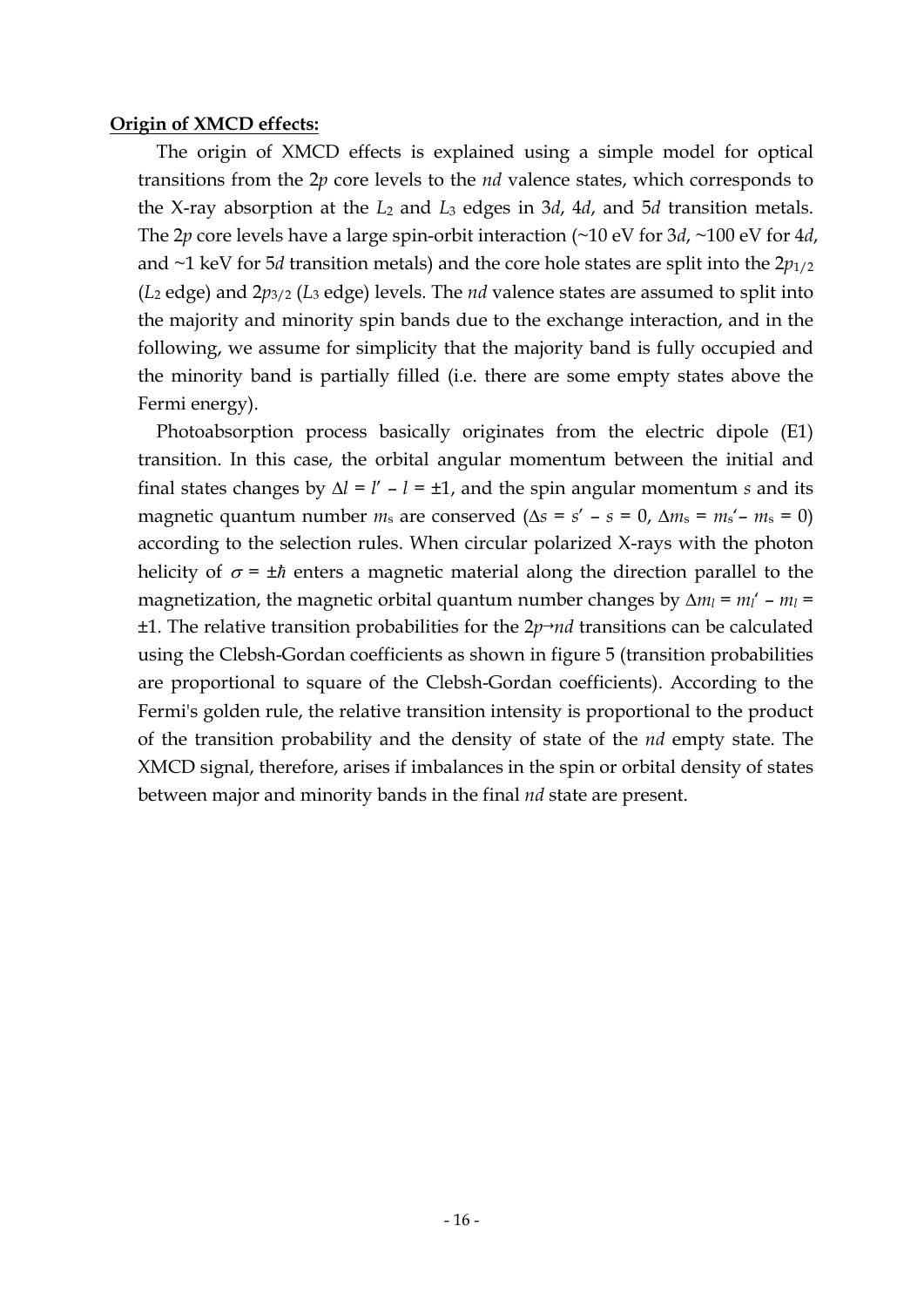

**Figure 5.** A simple picture of the relative transition probabilities for  $2p \rightarrow 5d$ transitions. In this diagram, it is assumed that the majority spin states are completely filled.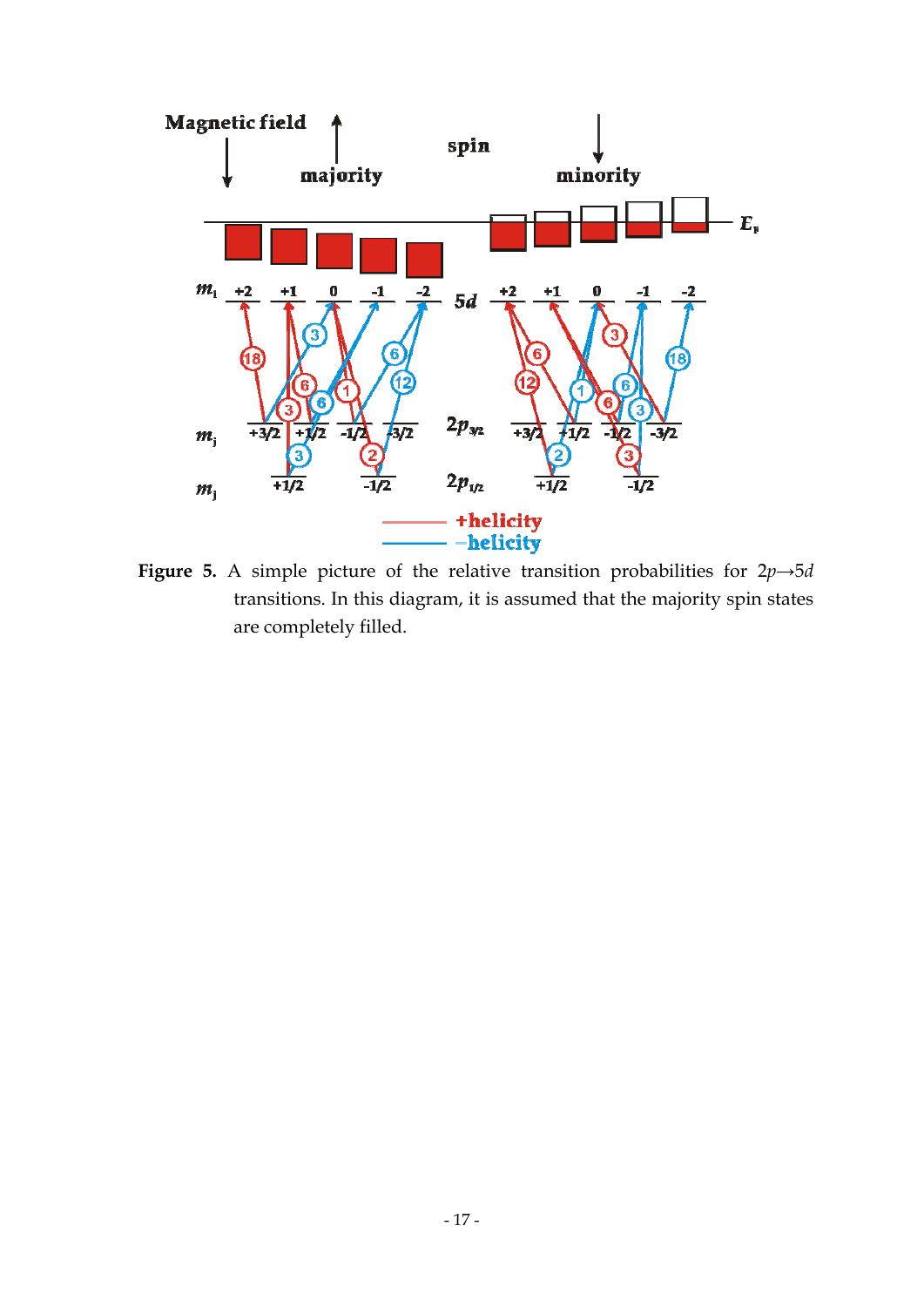#### **The magneto-optical sum-rules:**

P. Carra and B. T. Thole derived important formulas for XMCD spectra based on a localized model [10,11]. These formulas are called the magneto-optical sum-rules, and the expressions are described as follows:

$$
\rho = \frac{\int_{j_{+}+j_{-}}d\omega(\mu^{+} - \mu^{-})}{\int_{j_{+}+j_{-}}d\omega(\mu^{+} + \mu^{-} + \mu^{0})} = \frac{1}{2} \frac{l(l+1)+2-c(c+1)}{l(l+1)(4l+2-n)} \langle L_{z} \rangle
$$
  

$$
\delta = \frac{\int_{j_{+}}d\omega(\mu^{+} - \mu^{-}) - \frac{c+1}{c} \int_{j_{-}}d\omega(\mu^{+} - \mu^{-})}{\int_{j_{+}+j_{-}}d\omega(\mu^{+} + \mu^{-} + \mu^{0})}
$$
  

$$
= \frac{l(l+1)-2-c(c+1)}{3c(4l+2-n)} \langle S_{z} \rangle + \frac{l(l+1)[l(l+1)+2c(c+1)+4]-3(c-1)^{2}(c+2)^{2}}{6lc(l+1)(4l+2-n)} \langle T_{z} \rangle
$$

where,  $\mu$  denotes the absorption coefficient.  $c$  and  $l$  denote the orbital quantum numbers of a core hole and an excited state, respectively. (4*l* + 2 – *n*) denotes the number of holes in the valence shell. The suffixes  $j_{\pm} = c \pm 1/2$  mean the absorption edge corresponding to the core states.  $\langle L_z \rangle$  and  $\langle S_z \rangle$  denote the expectation values of the *z* component of the orbital and spin momentum operators, respectively. *z* is taken along the quantization axis, which is parallel to the photon wave vector.  $T_z$  denotes the expectation value of the magnetic dipole operator, which reflects some aspheric nature of the spin moment due either to an anisotropic charge distribution around the absorbing atom, or spin-orbit interaction.

For  $2p \rightarrow nd$  transitions (corresponding to *L*<sub>3</sub> and *L*<sub>2</sub> edges),  $c = 1$  (2*p*) and  $l = 2$ (*nd*) are assigned in the equations above. Here, we define the following values,  $\mu \equiv \mu^0 = (\mu^+ + \mu)/2$ ,  $\Delta \mu \equiv (\mu^+ \mu)$  and  $n_h \equiv 4$  *l*+ 2 – *n*, and the following equations are obtained:

$$
\rho = \frac{\int_{L_3 + L_2} (\Delta \mu) d\omega}{\int_{L_3 + L_2} (\mu) d\omega} = \frac{3}{2n_h} \langle L_z \rangle
$$

$$
\delta = \frac{\int_{L_3} (\Delta \mu) d\omega - 2 \int_{L_2} (\Delta \mu) d\omega}{\int_{L_3 + L_2} (\mu) d\omega} = \frac{1}{n_h} (2 \langle S_z \rangle + 7 \langle T_z \rangle)
$$

These formulas allow us to calculate the value of the orbital angular momentum  $\langle L_z \rangle$  and the spin angular momentum  $\langle S_z \rangle$  separately from the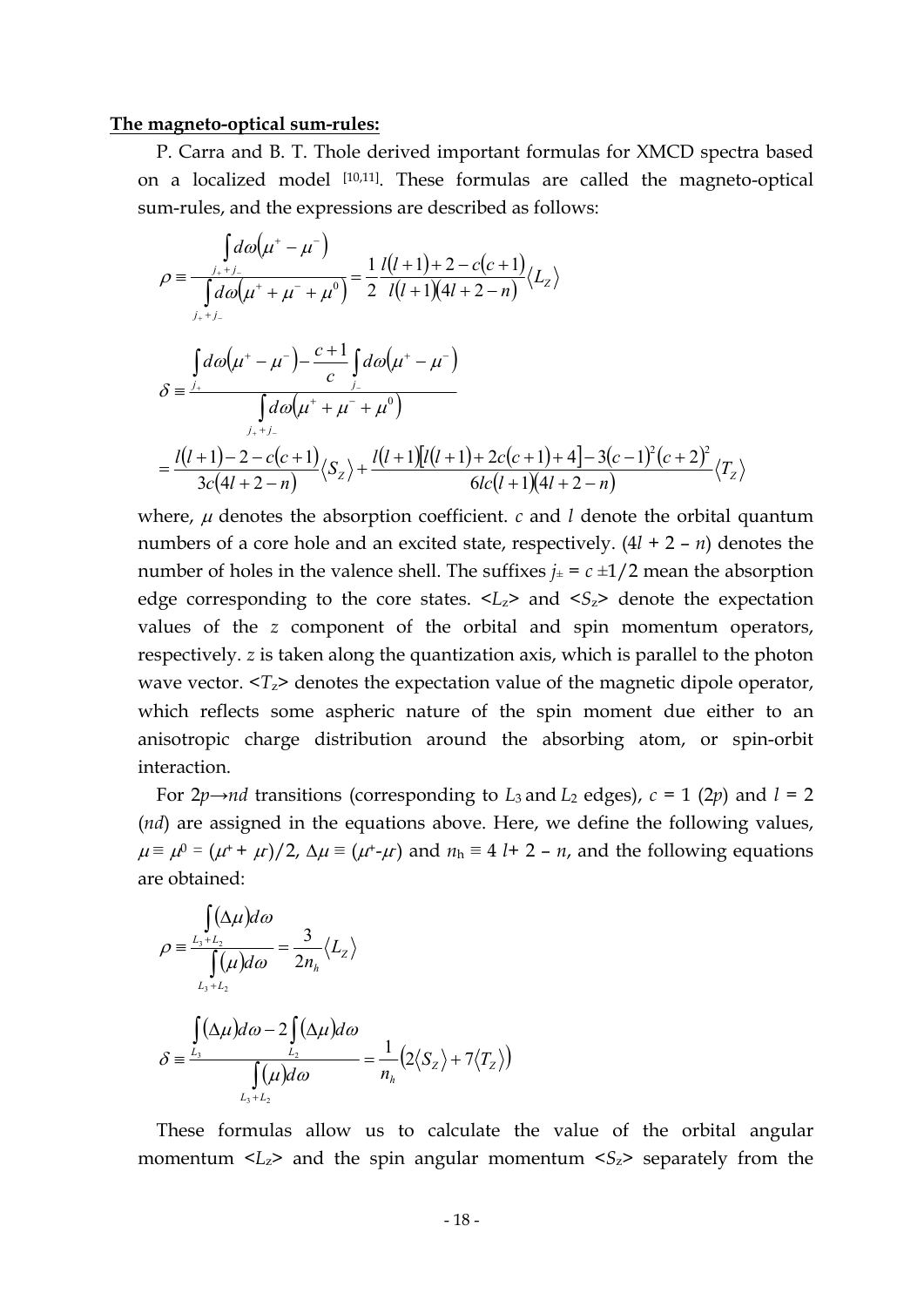experimental results. Basically, the value of  $\langle T_z \rangle$  term is smaller than the  $\langle S_z \rangle$ term in most practical cases, in which the spin-orbit coupling in the final *nd* states are negligibly small. However,  $T_z$  value is not always negligible compared to  $\langle S_2 \rangle$  in case of low crystal symmetry [12,13]. In case of the sample with a cubic symmetry,  $\langle T_z \rangle$  value is negligible [14]. Application of sum-rules is one of the most useful tools provided by XMCD spectroscopy.

### *Let's apply the sum-rules to the experimental results !*

Here, we apply the sum-rules to the experimental results for  $Pt$  in Mn $Pt<sub>3</sub>$ and CoPt<sub>3</sub>, and obtain  $\langle L_z \rangle$  and  $\langle S_z \rangle$  values. The required values to obtain  $< L<sub>z</sub>$  and  $< S<sub>z</sub>$  are integrals of the white-line parts at the  $L<sub>3,2</sub>$  edges, integrals of the XMCD profiles at the *L*3,2 edges, and the number of holes, *n*h. All the values except for *n*h can be determined experimentally. There are several ways to obtain the white-line integrals: (1) to assume a background function (transition to continuous levels), for example, an arctangent function, a step function, etc., (2) to use an experimental XAS spectrum in a full-filled *d*-level material such as Au or materials including Au atoms. For *n*h, literature values reported by band calculations are often used. The orbital and spin magnetic moments are given by the relations,  $m_L = -\mu_B < L_z$  and  $m_S = -2\mu_B$  $\langle S_z \rangle$ , where  $\mu_B$  denotes the Bohr magneton. Finally, you obtain the orbital and spin magnetic moments of the target Pt atoms in MnPt<sub>3</sub> and CoPt<sub>3</sub>.

| Sum-rule analysis: $n_h$ = |  |  | $\langle T_z \rangle =$ |  |                                                                                                                                                     |          |
|----------------------------|--|--|-------------------------|--|-----------------------------------------------------------------------------------------------------------------------------------------------------|----------|
|                            |  |  |                         |  | Material $ Z_{Z}\rangle / \langle S_{Z}\rangle$ $ Z_{Z}\rangle$ $ m_L(\mu_B)  \langle S_{Z}\rangle  m_S(\mu_B)  m_L + m_S(\mu_B) $ Ref. ( $\mu_B$ ) |          |
| MnPt <sub>3</sub>          |  |  |                         |  |                                                                                                                                                     | 0.26[16] |
| CoPt <sub>3</sub>          |  |  |                         |  |                                                                                                                                                     | 0.26[17] |